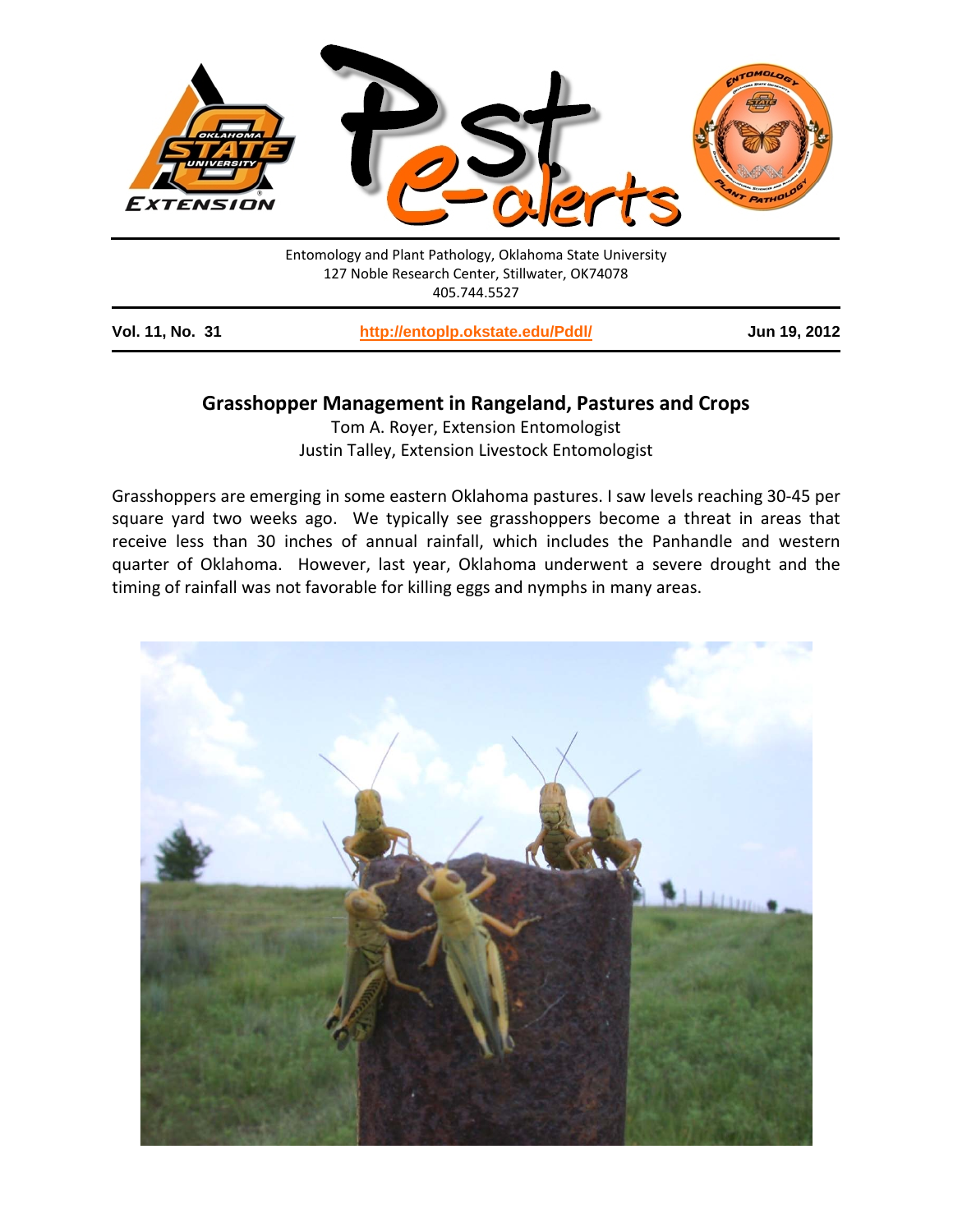

Grasshopper control in rangeland is probably never justified until numbers exceed 12 per square yard. Sprays are most effective if timely and practiced over large areas. The best time to control them is from mid-May through about July 1, while they are wingless. Once grasshoppers sprout wings, they can fly for miles in search of food. There are three options that a producer might consider:

**Spot Treatments in Hatching Areas or Border Sprays**: Grasshopper eggs are often deposited in concentrated egg-laying sites, such as pastures, ditches and untilled field margins. Grasshopper nymphs tend to remain in their hatching areas for some time after they emerge. So, spot applications of an approved insecticide in those areas can effectively reduce grasshopper numbers.

**RAAT Treatments with Diflubenzuron**: Two recent developments offer an economical and environmentally responsible way to manage grasshoppers in rangeland or pasture. The first development occurred when diflubenzuron (Dimilin) was registered for use in rangeland and pastures to control grasshoppers. Diflubenzuron has several appealing qualities from a human and environmental safety standpoint. It disrupts the molting process of grasshoppers and must be ingested to be effective. Because of its specific activity on the invertebrate molting process, it is very non-toxic to vertebrate wildlife but should not be applied to ponds or streams. It must be ingested to be effective, so it has minimal impact on beneficial or non-target insects. Finally, it is inexpensive compared to other registered products.

The second development is an IPM approach called a Reduced Agent and Area Treatment (RAAT). With this strategy, the rate of the chemical is lowered, and applied in alternating treated and untreated strips. It takes advantage of the grasshopper's natural tendency to move